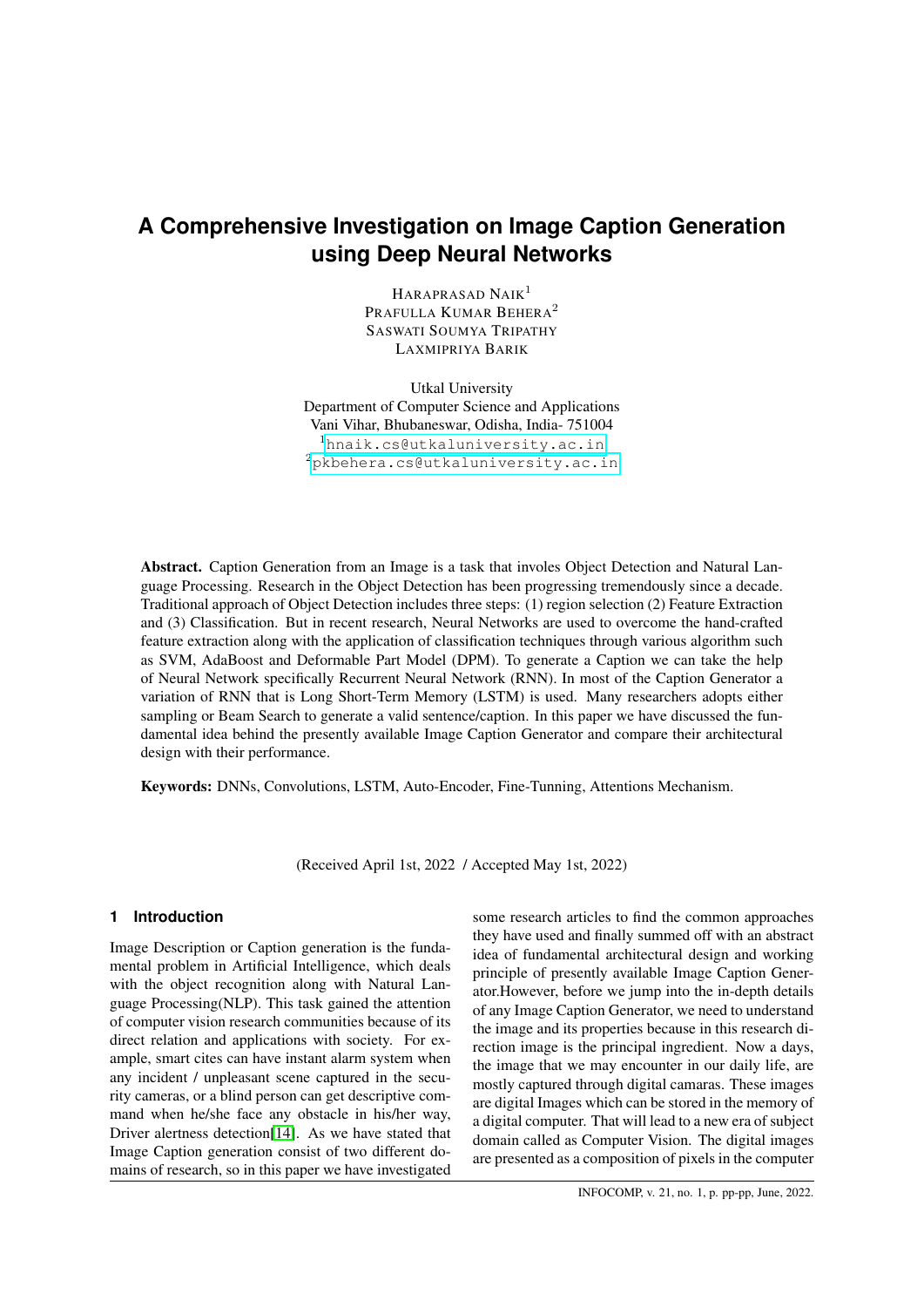memory. Here the pixel is the smallest unit of a digital image that presents the intensity of a signal value. The signal that we have received from the digital camera are analog in nature and they must be converted into a numerical value. In other words, there exists a signalto-symbol converter, which is responsible for the above said conversion of signal intensity to the corresponding pixel value. These pixel values of a digital image can be stored in a two-dimensional array. However, the objects in the real world are in the form of 3-Dimention rather than 2-Dimention. It is customary to say that these 3- Dimensional objects are mapped into the 2- Dimentional Image. It is worth noting that, Computer vision is inverse optics or inverse graphics, which can be represented by using some techniques like shading and shadows, gradients and many more. In case of binary image or monochromatic image, each pixel may be represented as either 0 (Black) or 1 (White). However, if the Image is not the binary image, then the intensity of each pixel may be presented through a cell of the matrix and that range from 0 to 255(8bits). In other words, the colour images are represented using three colour planes each of which are 8-bit, i.e., total 24-bit per pixel. Nevertheless, there exists some medical images that are Grey-scale images, which makes the utilization of 2D matrix with higher pixel intensities (16 bits) to represent the image and these usually ranges from 0 to 65535. On the other hand, the colour images are presented through the Three-Dimensional Tensor to represent three intensity level of each pixel of the image. These colour images are presented through various colour model to present colour channels such as Lightness-A-B(LAB), Red-Green-Blue (RGB),HueSaturation-Value (HSV). It is worth noting that, some images can be presented through floating point or rational numbers. If we discuss the properties of a digital image, then resolution may came into the picture. Where resolution is the unit measure of the number of pixels in an unit area of the image. Similarly, spatial resolution represented by the form of density of element determined by number of independent pixels in an image. Whereas luminance resolution determined by number of bits per pixel resolved by digitizer. The image property can be compressible, manipulable as per requirement of the format like, .jpeg / .jpg , .mpeg , .gif , .tiff etc. To understand an image completely we need to concentrate not only over the image classification but also on object localization. The object localization is a subtask of object detection where we need to employ some object classification techniques. Since our image captioning task involves both the techniques from object detection and natural language processing, we need an encoder-

decoder architecture by employing some Deep Neural Networks  $[?, ?, ?, ?, ?, ?]$  as caption generator. Further the remaining contents of this paper is organized as follows: The Section-2 contains the Literature Review, the Section-3 describes the general architecture of any Caption Generation Model. The sub-section 3.1 and 3.2 explains the fundamental idea about Neural Network and Attention Mechanism respectively. The Section-4 describes the Object Detection part and Section-5 is introducing the Caption Generation part. Finally, the Section-6 is presenting the list of Dataset generally used in caption generation model along with their benchmark metrics followed by the conclusion.

## **2 Literature Review**

There exist an URL, http://www.arxiv-sanity.com/ which presents the list of recently published article in arXiv Repository. Most of these articles are from the field of Machine Learning, Computer Vision, Artificial Neural Network and Natural Language processing. So, from this webpage we got the Idea of potentiality of research in the domain of Computer Vision. The Object Detection and Image Classification are the two principal field of research in Computer Vision. Then we decided to review the available literature in this field. During our review we got two papers, which are as follows:

- A Comprehensive Survey of Deep Learning for Image Captioning by Hossain et al. published on ACM Computer Survey, 2019.
- A Systematic Literature Review on Image Captioning by Staniute et al. published on Applied Science, MDPI Journal, 2019.[\[18\]](#page-8-1)

From these two journal Papers, we came to know that the very first work "A Multimodal Neural Language Models" on Image Caption generation was done by Kiros et al. in 2014 at International Conference on Machine Learning held at Beijing, China. This was the only one conference paper on this field in 2014. Later on, in the year 2015, only four papers are published, and most of them are highly cited article. Afterwards the research on the field of Image Caption Generation was captured with flying colors, and we may see in the academic year 2017–18, 57 Research paper has been published and the graph of popularity of these papers exponentially growing.(For further reference see Figure-1 )

## **3 Basic Architecture of Image Captioning**

The Image Caption Generation system is originally inspired from the Machine Translation.[26][17] When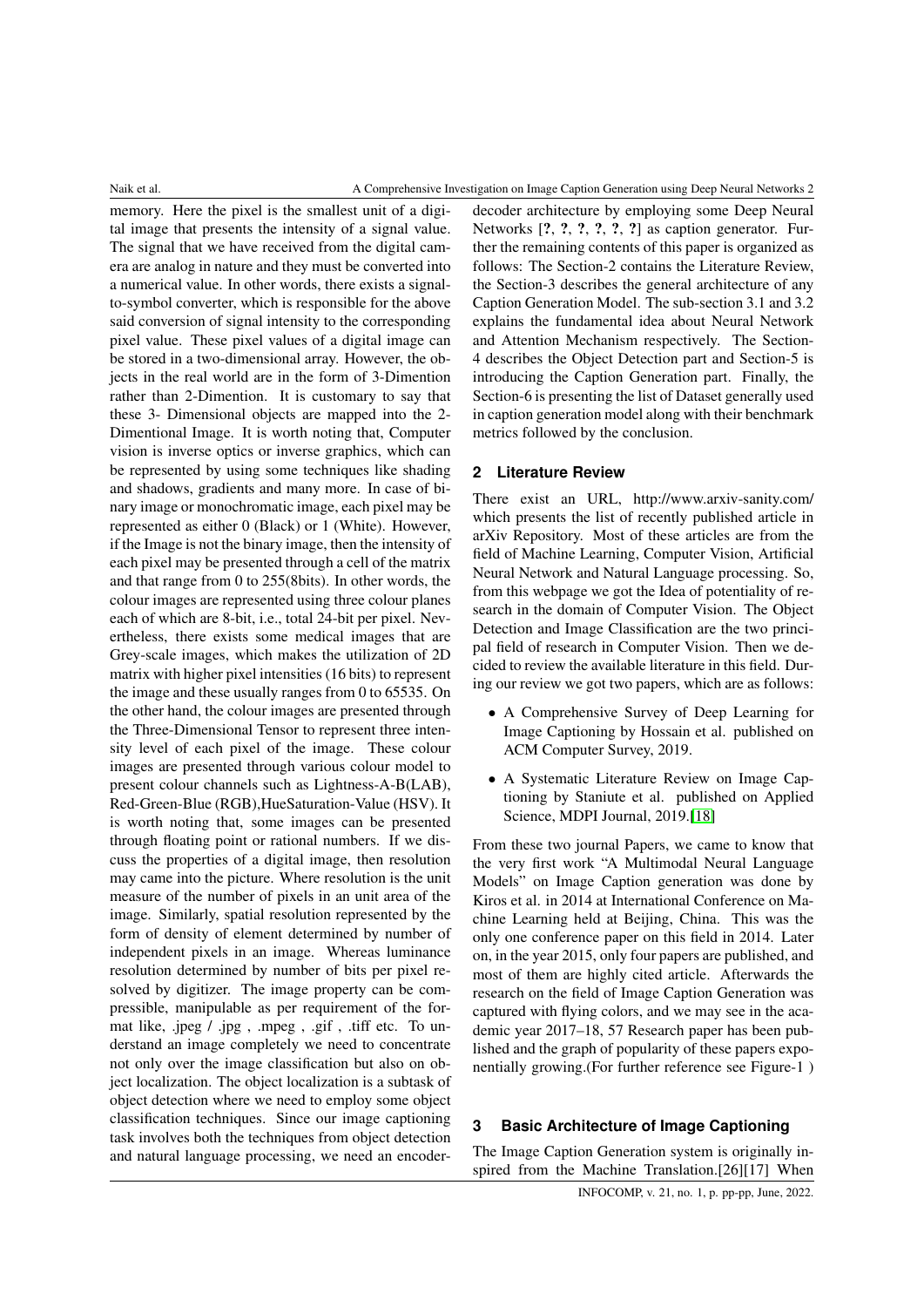| Naik et al.    | A Comprehensive Investigation on Image Caption Generation using Deep Neural Networks 3 |                                                                            |  |  |  |
|----------------|----------------------------------------------------------------------------------------|----------------------------------------------------------------------------|--|--|--|
| Sl.No.         | Authors                                                                                | Contents                                                                   |  |  |  |
|                | Karpathy et. al.                                                                       | proposed an alignment model which is combination of CNN and Bidirectinal   |  |  |  |
|                |                                                                                        | RNN alongwith a structured objectives.                                     |  |  |  |
| 2              | He et. al.                                                                             | presented a residual learning framework to ease the training of network.   |  |  |  |
| 3              | Soh et. al.                                                                            | proposed an generative CNN-LSTM model that beats human performance.        |  |  |  |
| $\overline{4}$ | Mikolov et. al.                                                                        | introduced the skip-gram model.                                            |  |  |  |
| 5              | vinyals et. al.                                                                        | proposed the generative model based on a deep recurrent architecture that  |  |  |  |
|                |                                                                                        | combines computer vision and machine learning to generate sentences.       |  |  |  |
| 6              | Zhang et. al.                                                                          | presented a layer flexible RNN that applies the attention mechanism.       |  |  |  |
| 7              | Krizhevsky et. al.                                                                     | trained a deep CNN by implementing dropout, which will reduce overfitting. |  |  |  |
| 8              | Lindh et. al.                                                                          | address the limitations of generic caption and trained the image retrival  |  |  |  |
|                |                                                                                        | model by unsupervised learning, which is capable of generating more di-    |  |  |  |
|                |                                                                                        | vergent and specific caption.                                              |  |  |  |
| 9              | Baker et. al.                                                                          | proposed metaQNN, which is a meta-modeling algorithm based on rein-        |  |  |  |
|                |                                                                                        | forcement learning.                                                        |  |  |  |
| 10             | Prelec et. al.                                                                         | proposed an algorithm "suprisingly popular algorithm", that claim knowl-   |  |  |  |
|                |                                                                                        | edge extraction from crowd.                                                |  |  |  |
| 11             | Karras et. al.                                                                         | proved the GAN can be implemented using Actor-Critic Model, which will     |  |  |  |
|                |                                                                                        | improve qality, stability and variation of image manipulation.             |  |  |  |

Table 1: The List of research papers Reviewed



Figure 1: Graph to show exponencial growth of research in the domain of Image Caption Generation

Machine Translation gained its polpularity, where two RNNs are used in the form of Encoder-Decoder architecture. Here the Encoder RNN usually receives a set of words(Sentence) as input and the decoder RNN evaluates the desired sentence. This idea of Machine Translation inspired the advances of Image Caption Generation by replacing the encoder RNN with a Deep Convolutional Neural Network(CNN). It has been observed in last few years that many researchers used CNN as encoder, because it can extract the features from the input image and capable of embedding these features to a fixed length vector. However, the Fundamental idea behind any image captioning system comprises of Object Recognition along with Caption Generation.

The Convolutional Network/Convolutional Neural Net-

work was first proposed by LeCun *et al.(1989)* and it was initially designed to process the data, which are in a grid-like structure(e.g Matrix). The CNN performs a convolution operation over kernel and Input data(Matrix). (Refer Figure-2) Mathematically, the discrete convolution operation may be stated as:

$$
S(t) = (x * w)(t)
$$
 (1)

where *w* is a *probability density function.*

These Convolutions are of *3* different types:

- 1. Naive Convolution
- 2. Dilated Convolution
- 3. Transposed Convolution

In most of the encoder-decoder architecture, the transposed convolutions are implemented. Similarlly, The Recurrent Neural Network has the cycles in the network. In 1986 *Hopfield and Tank* proposed a Neural Network, which was called as Hopfield Network, Later on, David RumelHart modified the Hopfield Net and proposed a new network called as Reccurent Neural Network in 1986. Now a days, most of the encoderdecoder architecture are based on *LSTM (Long Short Term Memory)*, which is a variation of RNN proposed by *Hochreiter and Schmidhuber*[\[8\]](#page-8-2) in 1997. Here the object recognition are most often carried out by the the pattern recognition, in this paper we have highlighted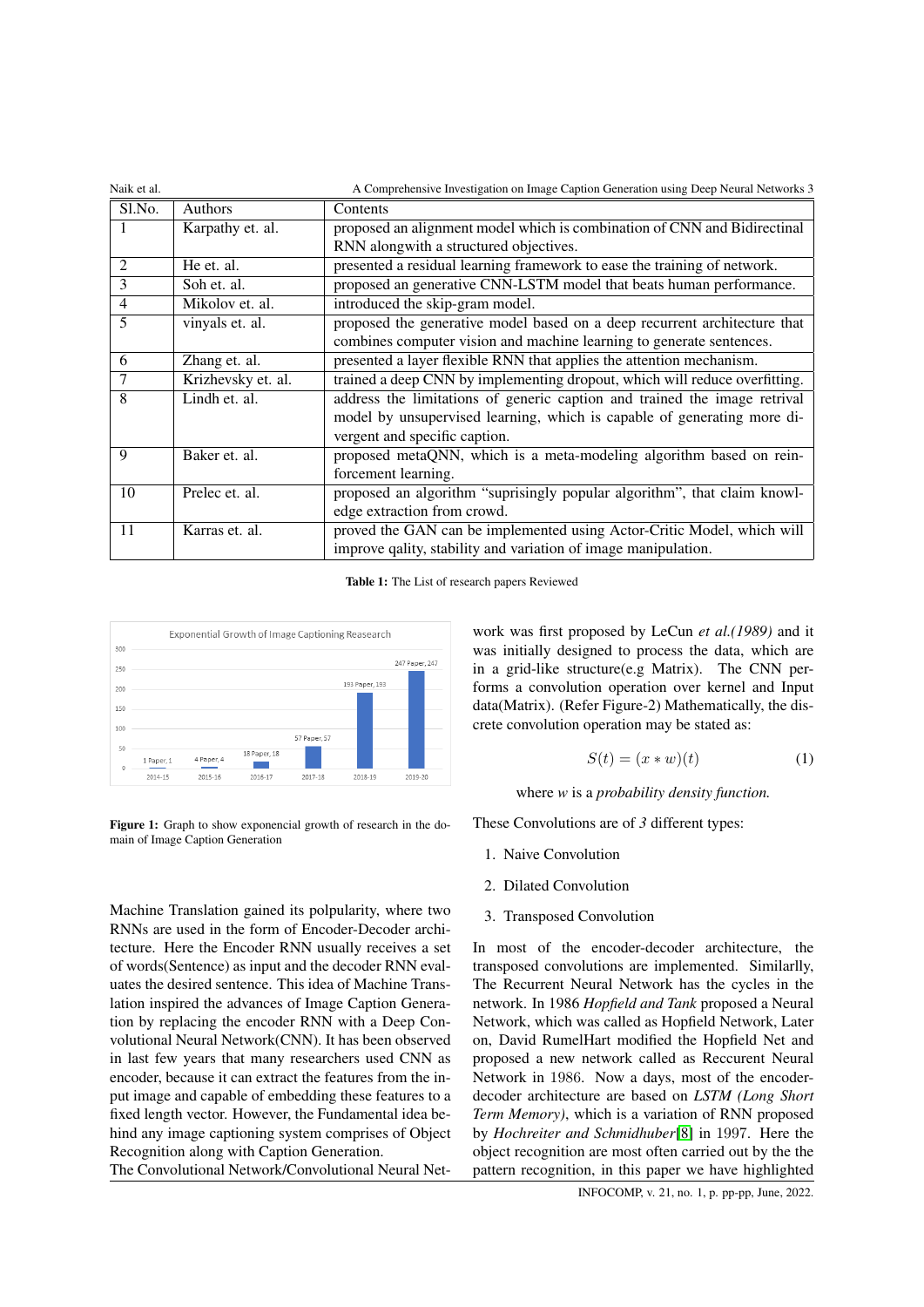

Figure 2: Architecture of CNN with Max-Pooling

some of the basic methods to classify an object, that is much more crucial to study in terms of computer vision. The pattern recognition may also be carried out using many techniques such as graph matching, neural networks, genetic algorithm, simulated annealing, and fuzzy logic. However it is important to note that object recognition will not be possible without using knowledge. in artificial Intelligence the knowledge are presented to a computer system using logic. these logic are two types Predicate Logic and Propositional Logic. the production rules may be framed using either of these two logic. Now a days, most of the image captioning system are based on Neural Networks. For example, AlexNet, VGGNet, ResNet, GoogleNet, DenseNet are often used as feature extractor that are purely based on some Neural Network. It is evident that, in most of the image recognition system, an encoder and a decoder are used to represent an image in computer memory. According to the Andrej's thesis [\[10\]](#page-8-3) there exists two strategies of image encoding, and these are:

- Global Image Encoding.
- Fragment Level Image Encoding.

In Global Image Encoding, the Convolutional Neural Network (CNN) is used to encode a raw image into the vector. Here the CNN is used as a Feature extractor function, that is  $CNN_{\theta c}(I)$ , where I is the image pixel

and  $\theta_c$  is the number of parameters passed. Mathematically the encoding can be represented as:

$$
V = W[CNN_{\theta c}(I)] + b \tag{2}
$$

where the  $b$  is the bias and  $W$  is the weight and  $V$  is the output vector.

On the other hand, In Fragment Level Image Encoding, the Region-based CNN (R-CNN) is used to encode the image in to a set of vectors  $V_r$  and mathematically we can represent the feature extractor function as:

$$
V_r = W[CNN_{\theta c}(I)] + b \tag{3}
$$

where the b is the bias and W is the weight and  $V_r$  is the set of output vectors

Analogous to the image encoding, the sentence/ caption may be encoded by encoder, where each word may be encoded with the one-hot encoding technique [\[10\]](#page-8-3). The Recurrent Neural Network (RNN) is used as a decoder in the encoder-decoder model *(figure-1)* and since it has the general problem of gradient vanishing, LSTM (Long Short-Term Memory) [\[8\]](#page-8-2) can substitute RNN. Since LSTM posses long memory structure, it overcomes the problem of gradient vanishing problem [\[21\]](#page-9-0).

## **3.1 The Neural Network**

According to the pioneer work of *McCulloch and Pitts(1943)*, the Neural Network is the composition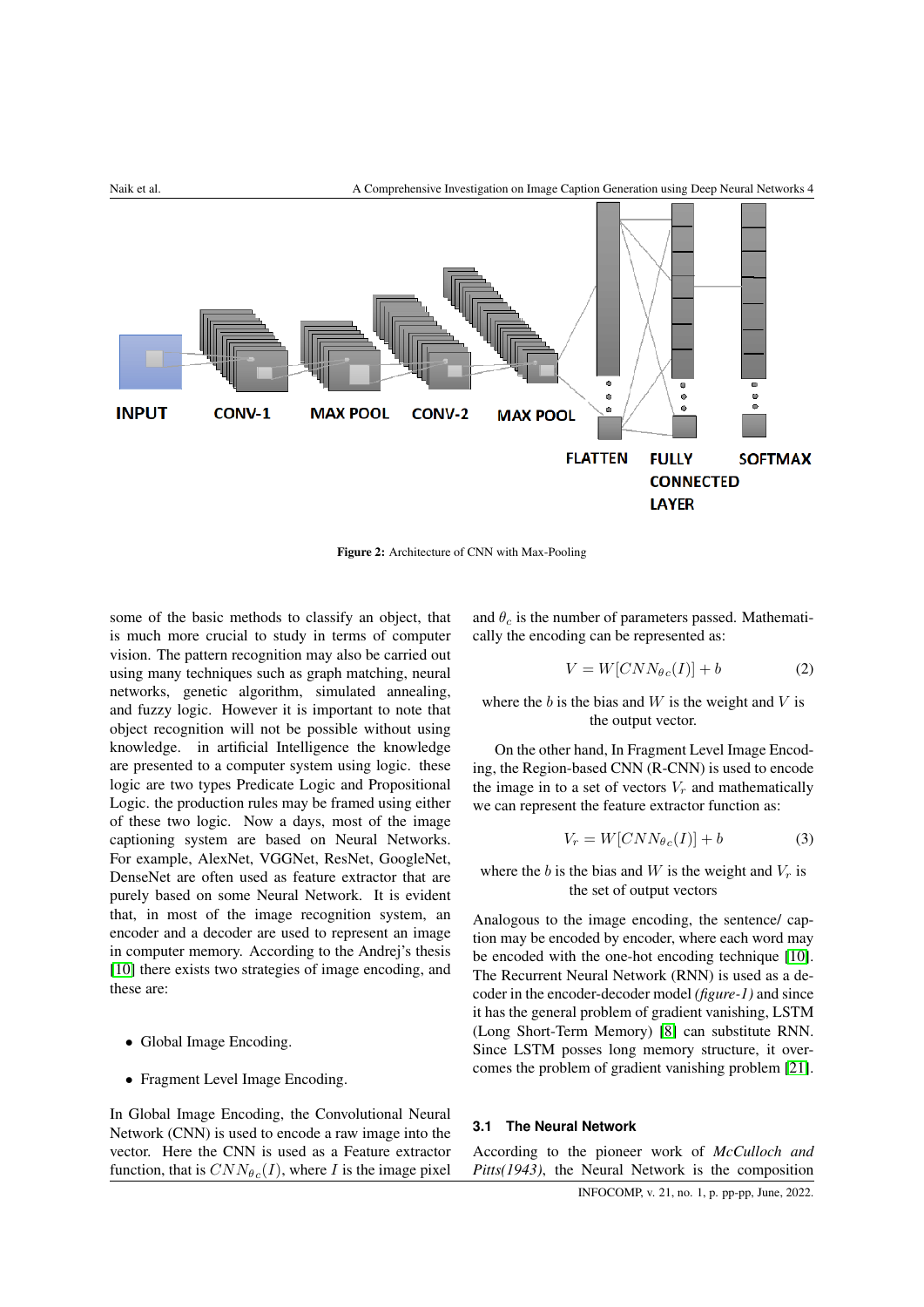

#### Naik et al. A Comprehensive Investigation on Image Caption Generation using Deep Neural Networks 5



Figure 3: The Caption Generation of LSTM

of neurons / (McCulloch-Pitts) neurons. Therefore, The Deep Neural Networks(DNNs) are the architectural models where many (Hidden)layers of these interconnected neurons are composed to form a more complex networks.The Neural Networks gained its popularity since 1980, when most of the Neural Networks are used for Pattern Recognition. all neural networks may be categorised in two different classes such as Feed Forward Neural Network and Back Propagated Neural Network. The Neural Network having multiple hidden layers may be termed as Deep Neural Network[\[13\]](#page-8-4) and the famous DNNs includes Convolutional Neural Network, Recurrent Neural Network etc. however these nueral networks requires a large amount of training Data set for the improvement of its performance. The Dataset such as Flicker, MSCOCO[\[12\]](#page-8-5), ImageNet may be used to train the Deep Neural Network such as DeepCNN. The concept of the neural network is popular and efficient in image captioning until big data and deep learning is introduced. Image description generation method based on encoder-decoder model. An encoder is the CNN. The last layer that is the convolutional layer extracts the feature of an image. A decoder is the RNN, that is used for image description generation. RNN has more importance in the era of deep learning. LSTM is the special RNN architecture that able to solve the problem of gradient disappearance and has long-term memory. Inspite of this encoder-decoder architecture of Image Captioning system, Now a days, a new mechanism grabbing the attention of the researchers and that is Attention Mechanism.

#### **3.2 The Attention Mechanism**

The attention Mechanism has a complex cognitive ability, stemming from the human brain. Attention is the ability of self-selection. In the neural network model, the attention mechanism allow the neural network to focus on its sub inputs to find the specific feature of an image. we may categorise these attention mechanism in following categories:

Soft Attention Soft Attention is generally applied on machine translation, which focuses on calculating the weighted sum of entire-region of an image. A deterministic model can be formed by calculating weighted attention vector.

Hard Attention Rather than focusing on the entire region, Hard Attention focuses on a partilular location. this location may be selected randomly based on either by random sampling or by maximum sampling.

Multi Head Attention Generally, Input information are stored in the form of Key-value pair, But in Multi Head Attention multiple keys and values are used, where each focuses on a particular location of input Image.

Scaled Dot-Product Attention This attention function can be presented by a key, value, and query value. It is faster and more space-efficient than multi-head attention, if it becomes a scaled-down attention function.

Global Attention Global Attention evaluates the weight distribution of the model by comparing current hidden layer of decoder with each hidden layer of encoder.

Local Attention It is the combination of soft and hard attention. As compared to other attention techniques, it reduces the cost of attention mechanism.

Adaptive attention Adaptive attention is applicable to extract spatial data and provides Visual Sentinel.

Semantic attention It selects the semantic value and include them into the hidden state along with the output of the LSTM.

Spatial and channel wise attention It selects the semantic attributes to derive the necessity of the sentence context.

Areas of attention It represents the state of dependencies between predicted words, image region, and the state of the language model(RNN).

Deliberate Attention Deliberate Attention observes the habits of peoples and generates image caption accordingly.

#### **4 The Object Detection**

In earlier days, a virtual premitive recognizer was used to generate caption for videos[\[2\]](#page-7-0). these systems are based on rule-based system where an And-Or graph is used along with handcrafted features. Similarly, Object Detection can also be applied over the images where the traditional process of object detection involves three basic steps, which includes: (1)region selection, (2)fea-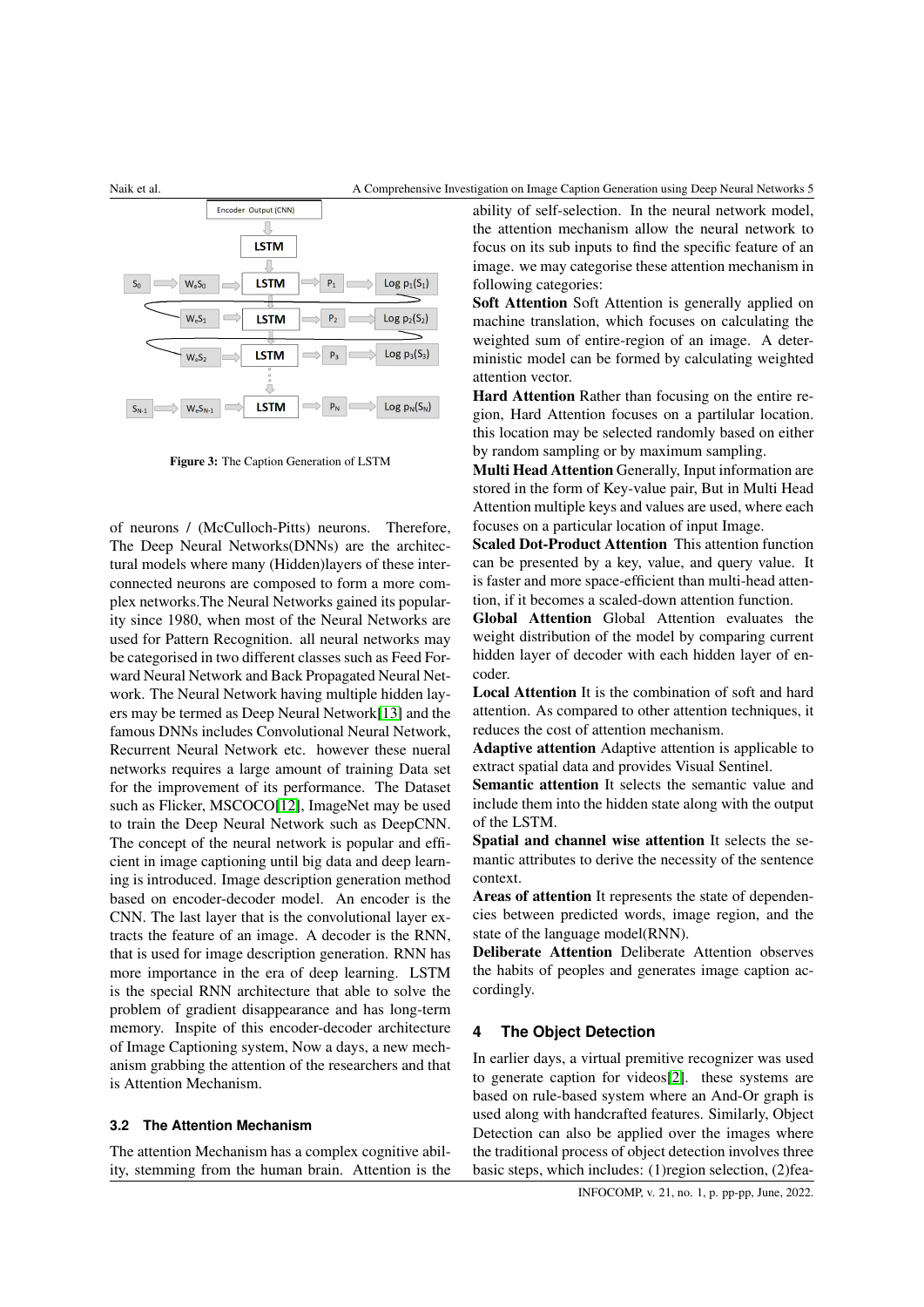R-CNN, R-FCN, and FPN.

# ture extraction and (3)object classification. A multi scale sliding window is used to select the region where the objects are located. This process of selecting the region is also called as object localization. Now at this stage, to recognize an object in a particular image, one need to extract the visual features. These visual features of an image may be categorized in two different class according to their usage. The features such as SURF, SIFT, ORB are categorized as Point-like features, where as the features such as LBP, HOG, Haar may be categorized as Face-like features. More clearly the former are the features that are used for the algorithm where the point like information are required. For Example, a fingerprint matching algorithm need this kind of feature. On the other hand, the features like LBP,HOG and Haar are used for Face Recognition. However, the features descriptor may generates a large variations in feature extraction due to objects view point, occlusions, poses, and light condition. The final step is the object classification, where the classifiers are used to classify an object from another object present in an image. The popular classifier includes the name of SVM, AdaBoost etc. However since this traditional approch posses two drawbacks such as : (1) redundancy in bounding box generation, (2) the involvement of handcrafted feature. there was a scope of advancement in this area of research, therefore when Deep Learning becomes polpular in 2006, many Deep Neural Networks are used in this field to recognize an object. Furthermore, the Object Detection may be categorised in two different categories: (1) Generic Object Detction and (2) Salient Object Detection.

#### **4.1 Generic Object Detection:**

It intends to locate and classify the object present in one of the images, with rectangular rounded bounding box labeling to show the existence in a confidence manner. The arrangement of Generic object detection is defined as two types:

- 1. Region Proposal Based Framework
- 2. Regression/Classification Based Framework

#### **4.1.1 Region Proposal Based Framework**

It consists of two-steps which is equivalent to the attention mechanism within a certain range. At first it scans the whole image by focusing on the interested region. It applies CNN in sliding window method to predict the bounding boxes directly from the location. The region proposal based methods includes the models such as: SPP-net, R-CNN, Fast R-CNN, Faster R-CNN, Mask

R-CNN: In 2014 Ross Girshick has proposed R-CNN[\[3\]](#page-8-6). It applies the selective search that generates 2000 region proposals for each image.R-CNN improves the feature extraction and the quality of the anchor box (Bounding Box).

SPP-Net:SPP-Net was proposed by He *et.al.* and it is based on the theory of "Spatial Pyramid Maching" . SPP-Net reuses the feature mas at 5th convolution Layer and presets as fixed length feature map.

Fast R-CNN:Fast R-CNN is identical to SPP-Net in terms of architecture. Here the extracted feature map are processed through a sequence of fully connected layer and finally it produces two separate output layer.

Faster R-CNN: Faster R-CNN was proposed by Ren *et. al.* and as per his proposal a Region Proposal Network will be used. This Region Proposal Network will be responsible for producing object boundaries. More clearly, an Image is fed into an Region Propasal Network , which will produce a set of rectangular proposal. R-FCN:R-FCN was proposed by Li *et. al.* which is the acronym of Region-based Fully Convolutional Network. It produces  $m^2$  number of score maps with a fixed grid size of m x m. Note that, the score map used here is a position sensitive score map. Here, for each Region-Of-Interest(ROI) a  $m^2$  score map can be produced.

FPN:FPN is the acronym of Feature Pyramid Network, which is based on bottom-up approch. In FPN, feature pyramid can be built by down sampling the feature map with stride of two. Since the feature pyramid can retrive simantics from all levels of convolution layer, it is independent from the architecture of Convolutional Neural Network.

Mask R-CNN: Mask R-CNN can detects an object and perform instance segmentation for each instance of object. actually these are the two separate task, which requires parallel processing. Therefore Mask R-CNN adds an extra level to predict segmented mask in pixel to pixel mode. Note that Mask R-CNN is flexible enough for instance recognition along with other task such as "human pose estimation" with little modification.

#### **4.1.2 Regression / Classification based Framework**

These Frameworks are on-step framework and these are based on pixel to anchor box mapping strategy along with class probabilities. In this section we will present two significant framework known as (1) You Only Look Once (YOLO), (2) Single Shot multibox Detector (SSD).

YOLO: YOLO was proposed by Redmon *et. al.* that can predict anchor box along with their confidence fac-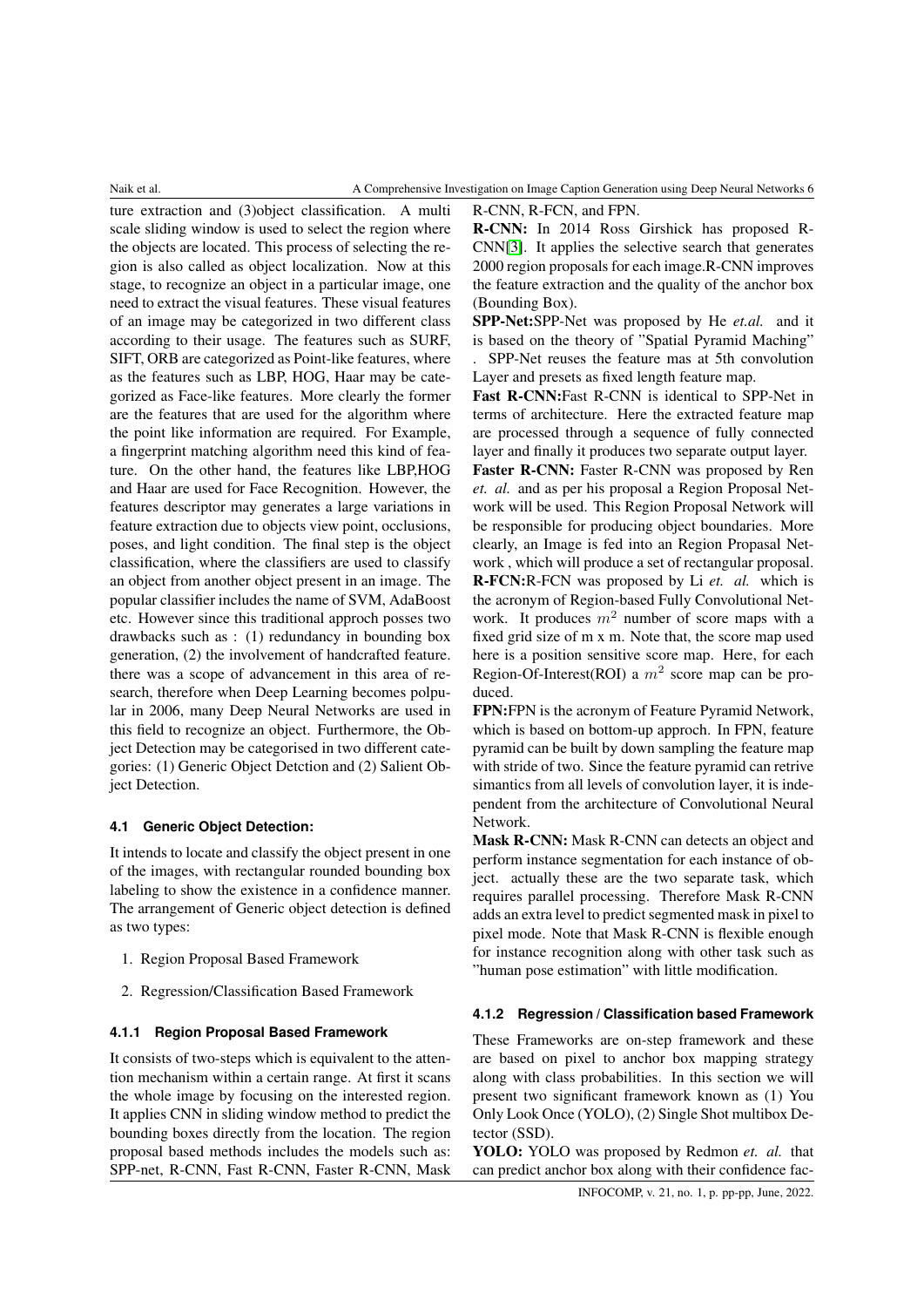

Figure 4: Different Categories of Object Detction

tor. YOLO can also maps a probability map for each class (Class Probability Map). YOLO comprises of twenty four number of convolutional layer followed by two fully connected layer.

SSD: SSD was proposed by Liu *et.al.* and SSD was inspired by multiple anchor box adoption. The SSD appends predition from feature maps to bounding box in order to handle objects with different size. in the architecture og SSD, we can observe that multiple feature layers are added to th VGG-Net16 taht are responsible to predict the offset of the anchor box with their confidence factor.SSD always trained with a weighted sum of localization Loss and Confidence Loss.

## **5 Composition of Captions**

Several researches have been carried out since last few years in the field of object annotation, and Natural Language Processing, for example, according to the S. Li *et al.* n-gram language model along with Maximum Likelihood Estimation (MLE) can be used to predict the next possible words from the corpus of possible words, and merged together to form a caption / sentence. Similarly, a research paper of G. Kulkarni and his colleague proposed "Babytalk: understanding and generating simple image description", which states that Hidden Markov Model(HMM) along with the Conditional Random Field (CRF) can be used for Image Description generation. Part of Speech Tagging and Bag of words are also the two mostly explored field in this direction of research. Patrov et. al[\[15\]](#page-8-7) twelve POS classes are defined, that are also called as Universal

POS tags, and are as follows:

- 1. Noun (nouns)
- 2. Verb (verbs)
- 3. ADJ (adjectives)
- 4. ADV (adverbs)
- 5. PRON (Pronouns)
- 6. Det (Determinates)
- 7. ADP (Prepositions and Postpositions)
- 8. NUM (numerals)
- 9. CONJ (conjunctions)
- 10. PRT (particles)
- 11. ?.? (punctuation mark)
- 12. X (Others)

Similarly, according to the Andrej karpathy [\[10\]](#page-8-3) a word embedding matrix may be used for encoding a caption from an one-hot vector I, and mathematically the sentence may be presented as  $S_t = W_w I_t$ , where  $W_w$  is the matrix of parameters to learn during backpropagation[\[11\]](#page-8-8). in most of the caption generator model Beam search is used to find a probable sentense/ caption. in [\[20\]](#page-9-1) it was presented as:

$$
\theta = arg \; max_{\theta} \sum_{(I,S)} log \; p(S|I; \theta) \tag{4}
$$

INFOCOMP, v. 21, no. 1, p. pp-pp, June, 2022.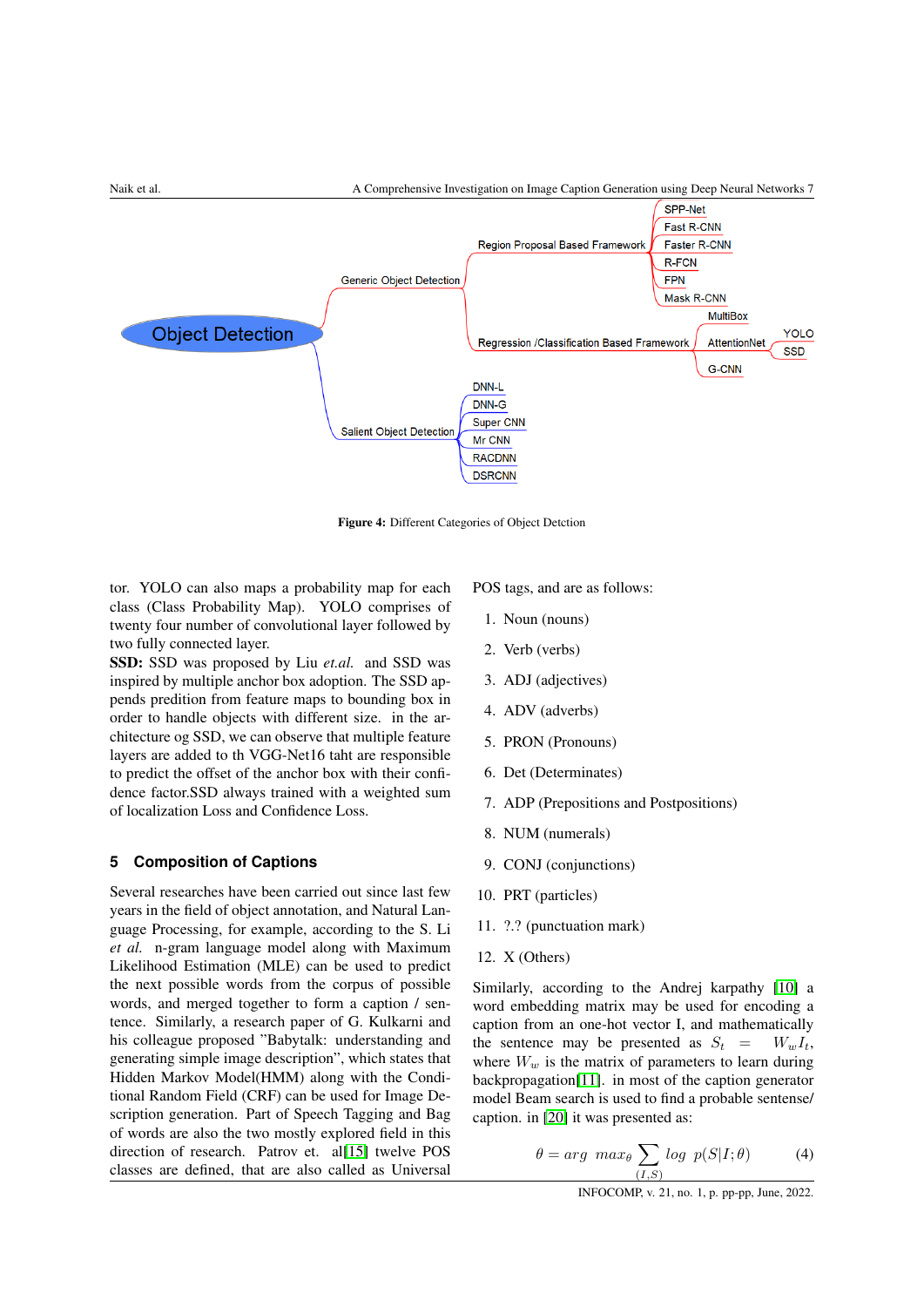where  $\theta$  is the parameter, I is the input Image and S is the partially completed Sentence. Then a joint probability over many partially completed sentence will be applied as:

$$
\log p(S|I) = \sum_{(t=0)}^{N} \log p(S_t|I, S_0, S_1, \dots, S(t-1))
$$
\n(5)

#### **6 Datasets and Results**

Since Image captioning is a multimodal task of image classification and natural language processing, it always grabs the attention of the Computer Vision Researchers and in last decade plenty of research studies have been devoted in this field. For example, according to the research paper of Moses Soh [\[17\]](#page-8-9), there exists two different approach on image captioning and these are top-down approach and bottom-up approach. The architecture we have discussed in previous section fall on the category of former one. In our previous paper(Tripathy et.al), we have used the PBOD[\[4\]](#page-8-10) and GDX-ray dataset for scanned x-ray images.the accuracy of our proposed model can be observed in the figure-5 given below of this section. Google Neural Image Caption (NIC) Generator has illustrated the benchmark of BLUE-4 by 27.7 which is better than human baseline performance(Refer Table-2). In this context it is worth noting that, there exist many other evaluation models / Benchmarks such as: METEOR[\[9\]](#page-8-11), ROUGE[\[16\]](#page-8-12), CIDEr[\[7\]](#page-8-13), SPICE[\[21\]](#page-9-0). In his paper he has implemented a generative CNN-LSTM model and made experiments over the MSCOCO dataset [\[12\]](#page-8-5). To alleviate overfitting attention mechanism may be used with a pre-trained mask R-CNN model in conjunction with beam search[\[1\]](#page-7-1). According to the Marc Tanti et. al.[\[19\]](#page-8-14) RNN could be used as an encoder in caption generation and this can be achieved by bottom-up approach [\[12\]](#page-8-5). He explained that, image features can be injected into the RNN and merged together to form the caption. Similarly, Thomas Mikolov *et al.* proposed a skip-gram model, which is a learning method of learning the vector of words from an unstructured corpus of words. Later on, the word2vec[\[6\]](#page-8-15) (word to vector) software was developed by the same author on the basis of skip-gram model. There exist many other datasets which includes ImageNet[\[11\]](#page-8-8), PASCAL VOC[\[3\]](#page-8-6) and SUN over which benchmarks are established earlier. Most of these datasets are labelled through crowd workers.



Figure 5: Accuracy of our model for Threat Detection

Table 2: List of Datasets and Number of Images.

| Name            | Train     | Valid  | Test     |
|-----------------|-----------|--------|----------|
| Cifar           | 60,000    | 50,000 | 10.000   |
| <b>MSCOCO</b>   | 82,783    | 40,504 | 40,775   |
| PASCALVOC       | 2.501     | 2,510  | 4.952    |
| Flicker8k       | 6.000     | 1.000  | 1.000    |
| Flicker 30k     | 28,000    | 1,000  | 1.000    |
| SUN             | 76,128    | 21,750 | 10,875   |
| <i>IMAGENET</i> | 1,281,167 | 50,000 | 1,00,000 |

## **7 Conclusion**

In this paper we have compared various architecture of object detection mechanism and also reviewed the caption generation methods such as, PoS tagging, beam search etc. The sole part of any of the Image caption generator is comprises of these two parts. However, some DNNs such as GooLeNet beats the human level performance in object detection, In our review we found that if the Tabu Search[\[5\]](#page-8-16) applied over the Beam Search(size=1) for caption generation then the model can perform better.

#### <span id="page-7-1"></span>**References**

- [1] Biswas, R., Barz, M., and Sonntag, D. Towards Explanatory Interactive Image Captioning Using Top-Down and Bottom-Up Features, Beam Search and Re-ranking. *KI - Künstliche Intelligenz*, (0123456789):1–14, 2020.
- <span id="page-7-0"></span>[2] Erhan, D., Szegedy, C., Toshev, A., and Anguelov, D. Scalable object detection using deep neural networks. *Proceedings of the IEEE Computer Society Conference on Computer Vision and Pattern Recognition*, pages 2155–2162, 2014.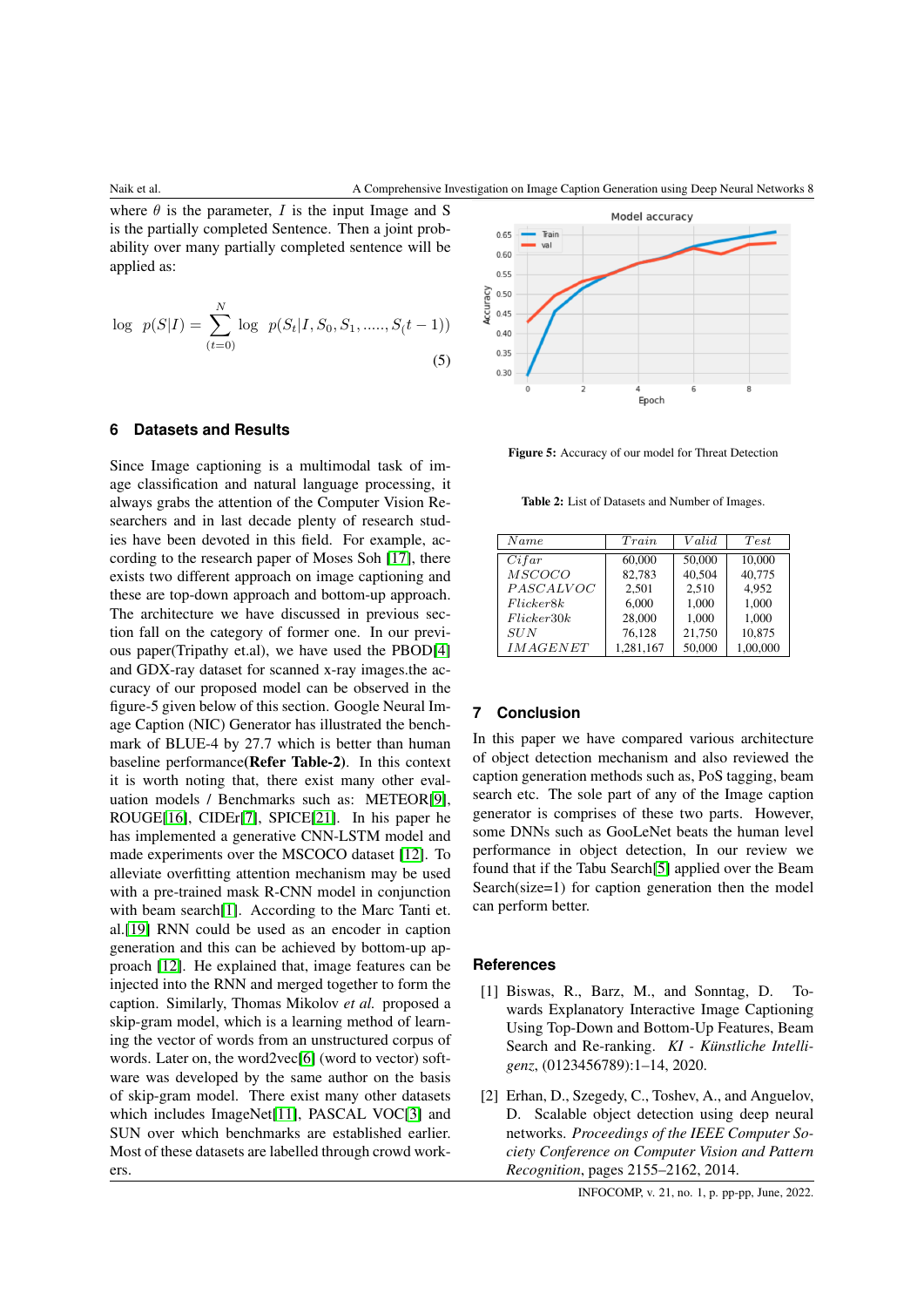#### Naik et al. A Comprehensive Investigation on Image Caption Generation using Deep Neural Networks 9

- <span id="page-8-6"></span>[3] Girshick, R., Donahue, J., Darrell, T., and Malik, J. Rich feature hierarchies for accurate object detection and semantic segmentation. *Proceedings of the IEEE Computer Society Conference on Computer Vision and Pattern Recognition*, pages 580–587, 2014.
- <span id="page-8-10"></span>[4] Gittinger, J. M., Suknot, A. N., Jimenez, E. S., Spaulding, T. W., and Wenrich, S. A. Passenger baggage object database (PBOD). *AIP Conference Proceedings*, 1949(April), 2018.
- <span id="page-8-16"></span>[5] Glover, F. Tabu Search: A Tutorial, 1990.
- <span id="page-8-15"></span>[6] Goldberg, Y. and Levy, O. word2vec Explained: deriving Mikolov et al.'s negative-sampling wordembedding method. *ArXiv*, (2):1–5, 2014.
- <span id="page-8-13"></span>[7] Gonthier, N., Gousseau, Y., and Ladjal, S. An analysis of the transfer learning of convolutional neural networks for artistic images. *ArXiv*, 2020.
- <span id="page-8-2"></span>[8] Hochreiter, S. and Schmidhuber, J. Long Short-Term Memory. *Neural Computation*, 9(8):1735– 1780, 1997.
- <span id="page-8-11"></span>[9] Johnson, J., Karpathy, A., and Fei-Fei, L. Dense-Cap: Fully convolutional localization networks for dense captioning. *Proceedings of the IEEE Computer Society Conference on Computer Vision and Pattern Recognition*, 2016-Decem:4565– 4574, 2016.
- <span id="page-8-3"></span>[10] Karpathy, A. Connecting Images and Natural Language. *Ph.D. Thesis*, (August), 2016.
- <span id="page-8-8"></span>[11] Karpathy, A. and Fei-Fei, L. Deep Visual-Semantic Alignments for Generating Image Descriptions. *IEEE Transactions on Pattern Analysis and Machine Intelligence*, 39(4):664–676, 2017.
- <span id="page-8-5"></span>[12] Lin, T. Y., Maire, M., Belongie, S., Hays, J., Perona, P., Ramanan, D., Dollár, P., and Zitnick, C. L. Microsoft COCO: Common objects in context. *Lecture Notes in Computer Science (including subseries Lecture Notes in Artificial Intelligence and Lecture Notes in Bioinformatics)*, 8693 LNCS(PART 5):740–755, 2014.
- <span id="page-8-4"></span>[13] Miikkulainen, R., Liang, J., Meyerson, E., Rawal, A., Fink, D., Francon, O., Raju, B., Shahrzad, H., Navruzyan, A., Duffy, N., and Hodjat, B. Evolving deep neural networks. *Artificial Intelligence in the Age of Neural Networks and Brain Computing*, pages 293–312, 2018.
- <span id="page-8-0"></span>[14] Nissimagoudar, P. C., Nandi, A. V., and M, G. H. Driver alertness detection using CNN-BiLSTM and implementation on ARM-based SBC. *Infocomp Journal of Computer Science*, (2):1–9, 2020.
- [15] Nunes, R. D., Rosa, R. L., and Rodríguez, D. Z. Performance improvement of a nonintrusive voice quality metric in lossy networks. *IET Communications*, 13(20):3401–3408, 2019.
- <span id="page-8-7"></span>[16] Petrov, S., Das, D., and McDonald, R. A universal part-of-speech tagset. *Proceedings of the 8th International Conference on Language Resources and Evaluation, LREC 2012*, pages 2089–2096, 2012.
- [17] Rodríguez, D. Z., da Silva, M. J., Silva, F. J. M., and Junior, L. C. B. Assessment of transmitted speech signal degradations in rician and rayleigh channel models. *INFOCOMP Journal of Computer Science*, 17(2):23–31, 2018.
- [18] Rodríguez, D. Z. and Junior, L. C. B. Determining a non-intrusive voice quality model using machine learning and signal analysis in time. *INFOCOMP Journal of Computer Science*, 18(2), 2019.
- [19] Rodríguez, D. Z., Rosa, R. L., Almeida, F. L., Mittag, G., and Möller, S. Speech quality assessment in wireless communications with mimo systems using a parametric model. *IEEE Access*, 7:35719– 35730, 2019.
- <span id="page-8-12"></span>[20] Russakovsky, O. Scaling Up Object Detection. *Ph.D. Thesis*, (August), 2015.
- <span id="page-8-9"></span>[21] Soh, M. Learning CNN-LSTM Architectures for Image Caption Generation. *Nips*, (c):1–9, 2016.
- <span id="page-8-1"></span>[22] Staniute, R. and Šešok, D. A systematic literature review on image captioning. *Applied Sciences (Switzerland)*, 9(10), 2019.
- <span id="page-8-14"></span>[23] Tanti, M., Gatt, A., and Camilleri, K. P. What is the role of recurrent neural networks (RNNs) in an image caption generator? *INLG 2017 - 10th International Natural Language Generation Conference, Proceedings of the Conference*, pages 51– 60, 2017.
- [24] Terra Vieira, S., Lopes Rosa, R., Zegarra Rodríguez, D., Arjona Ramírez, M., Saadi, M., and Wuttisittikulkij, L. Q-meter: Quality monitoring system for telecommunication services based on sentiment analysis using deep learning. *Sensors*, 21(5):1880, 2021.